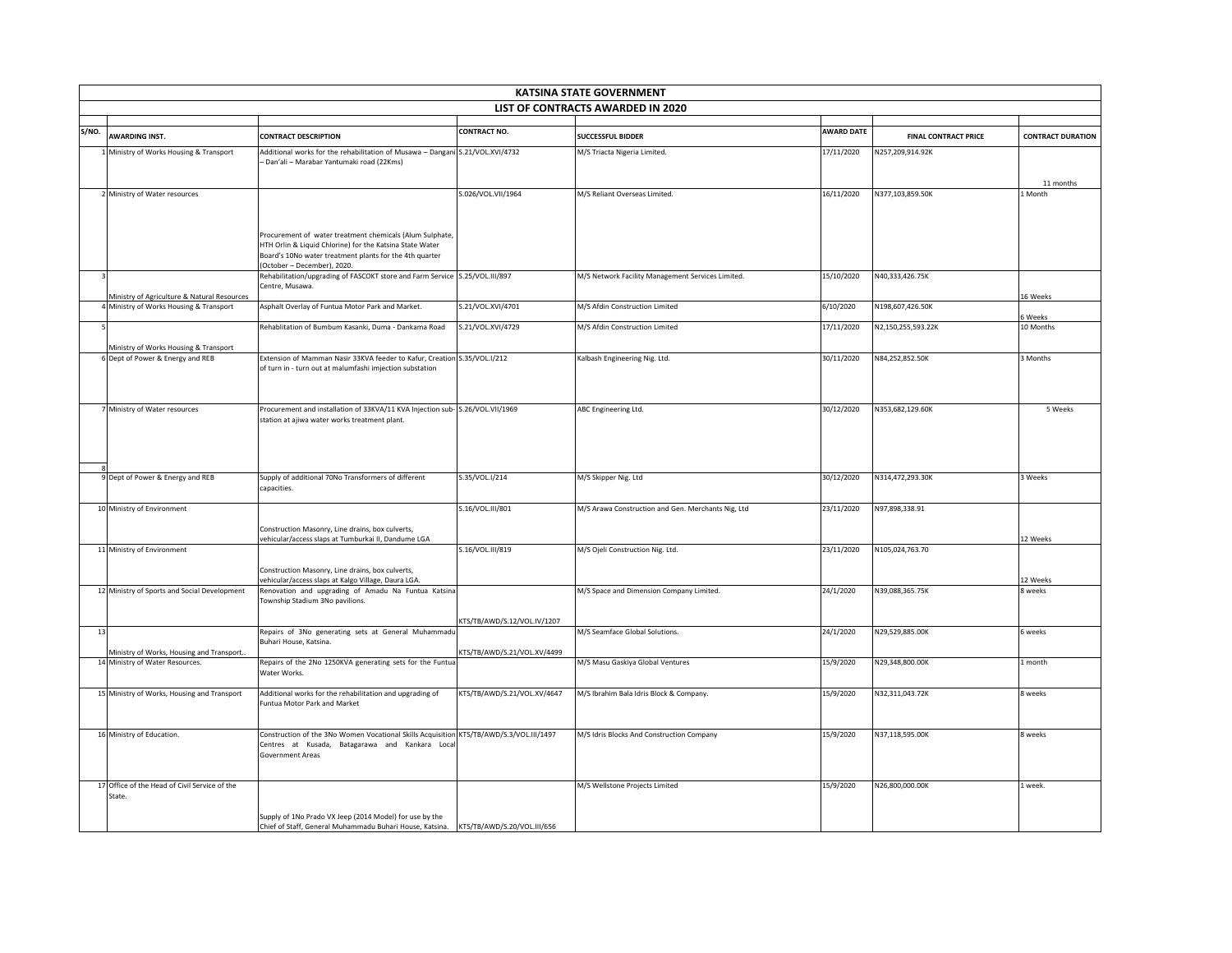| 18 Ministry of Education. |                                                                                                                           |                             | M/S Muntasrab Global Concept Limited                       | 15/9/2020 | N27,014,181.65K    | 5 weeks   |
|---------------------------|---------------------------------------------------------------------------------------------------------------------------|-----------------------------|------------------------------------------------------------|-----------|--------------------|-----------|
|                           |                                                                                                                           |                             |                                                            |           |                    |           |
|                           |                                                                                                                           |                             |                                                            |           |                    |           |
|                           | Rehabilitation of the burnt hostel and construction of<br>perimeter wall fence around the female Students hostel at       |                             |                                                            |           |                    |           |
|                           | Government Girls Boarding Secondary School, Shargalle.                                                                    | KTS/TB/AWD/S.3/VOL.III/1498 |                                                            |           |                    |           |
| 19 Ministry of Health     |                                                                                                                           | KST01                       |                                                            |           |                    | 4 weeks   |
|                           | Contract for the Supply of 10,000 COVID-19 Testing                                                                        |                             | M/S Polar Chemicals & Equipment Ltd                        |           | ₦151,720,125.00    |           |
|                           | Cartridges                                                                                                                |                             |                                                            | Nov-20    |                    |           |
| 20 Ministry of Works      | Maintenance of 2No. 300KVA Generating Sets at IDP Camp                                                                    | KST02                       |                                                            |           |                    | 1 Month   |
|                           | Isolation Centre, Katsina                                                                                                 |                             | Samlink Engineering Services Ltd                           | Oct-20    | ₦1,961,300.00      |           |
| 21 Ministry of Works      |                                                                                                                           | KST03                       |                                                            |           |                    | 2 weeks   |
|                           |                                                                                                                           |                             | M/S Polar Chemicals & Equipment Ltd                        |           | #18,777,353.54     |           |
|                           | Award of Contract for the Upgrading of Genexpert Machine                                                                  |                             |                                                            | Oct-20    |                    |           |
| 22 Ministry of Health     |                                                                                                                           | KST04                       |                                                            |           |                    | 3 months  |
|                           | Award of Contract for the Laundry and Janitorial Services at                                                              |                             |                                                            |           |                    |           |
|                           | IDP Camp Isolation Centre for the Month of Oct, Nov. & Dec.<br>2020                                                       |                             | A & J Multilinks Ltd                                       |           | ₦2,687,998.29      |           |
|                           |                                                                                                                           |                             |                                                            | Oct-20    |                    |           |
| 23                        | Purchase of 122No brand new assorted vehicles for His                                                                     |                             | M/S Coldwell Investment Trust Limited.                     |           | N3,374,546,884.00K |           |
|                           | Excellency, the Governor and His Excellency, the Deputy                                                                   |                             |                                                            |           |                    |           |
|                           | Governor Convoys, Exco Members, Permanent Secretaries,                                                                    |                             |                                                            |           |                    |           |
|                           | other political appointees and Aides including Principal                                                                  |                             |                                                            |           |                    |           |
|                           | Officers of the Katsina State House of Assembly.                                                                          |                             |                                                            |           |                    |           |
|                           |                                                                                                                           |                             |                                                            |           |                    |           |
|                           |                                                                                                                           |                             |                                                            |           |                    |           |
|                           |                                                                                                                           |                             |                                                            |           |                    |           |
|                           |                                                                                                                           |                             |                                                            |           |                    |           |
| SSG                       |                                                                                                                           |                             |                                                            |           |                    | 1 year    |
| 24                        |                                                                                                                           |                             | M/S Continental Computers Resources and Investment Limited |           | N559,003,753.95K   |           |
|                           |                                                                                                                           |                             |                                                            |           |                    |           |
|                           | Procurement, Installation of Pumps and rehabilitation of                                                                  |                             |                                                            |           |                    |           |
|                           | water facilities at Kofar Kaura Booster Station, Rafindadi                                                                |                             |                                                            |           |                    |           |
|                           | domestic tank, Industrial tank near Katsina Steel Rolling Mills<br>around about Katsina - Kano road and Concrete Elevated |                             |                                                            |           |                    |           |
|                           | Reservoir along Katsina - Dutsin-Ma Road.                                                                                 |                             |                                                            |           |                    |           |
|                           |                                                                                                                           |                             |                                                            |           |                    |           |
| Water Resources           |                                                                                                                           |                             |                                                            |           |                    | 13 months |
| 25                        |                                                                                                                           |                             |                                                            |           | N802,010,614.09K   |           |
|                           |                                                                                                                           |                             | M/S Triacta Nigeria Limited.                               |           |                    |           |
|                           | Additional works for the rehabilitation of Malumfashi-                                                                    |                             |                                                            |           |                    |           |
| Ministry of Works         | Dankanjiba - Mahuta Road Bye-Pass.                                                                                        |                             |                                                            |           | N1,147,573,311.33K | 9 months  |
| 26                        |                                                                                                                           |                             | M/S Bauhaus Global Investments Nigeria Limited.            |           |                    |           |
| Ministry of Works         | Rehabilitation of Karfi - Kuringafa - Tsiga - Yarkasuwa Road                                                              |                             |                                                            |           |                    | 12 monts  |
| 27                        |                                                                                                                           |                             | M/S Afdin Construction Limited                             |           | N2,030,516,556.40K |           |
|                           |                                                                                                                           |                             |                                                            |           |                    |           |
|                           |                                                                                                                           |                             |                                                            |           |                    |           |
|                           | Rehabilitation of Katsina - Kaita - Dankama road (45Kms)<br>and a spur from Kwanar Yandaki - Yandadki - Kafin Mashi       |                             |                                                            |           |                    |           |
| Ministry of Works         | Junction (2.9Km) with 3 span bridge.                                                                                      |                             |                                                            |           |                    | 2years    |
| 28                        |                                                                                                                           |                             |                                                            |           |                    |           |
|                           | Supply of 4No Toyota Hilux Pick-Ups and 2No Prado Jeeps to                                                                |                             |                                                            |           | N113,360,000.00    |           |
|                           | serve in the convoy of His Excellency, the Governor.                                                                      |                             | M/S Maslaha Motors, Katsina                                |           |                    |           |
|                           |                                                                                                                           |                             |                                                            |           |                    |           |
| 29                        |                                                                                                                           |                             |                                                            |           |                    |           |
|                           | Supply of 2No vehicles (Lexus LX570 Jeep B7 Full Certified                                                                |                             |                                                            |           |                    |           |
|                           | Armoured- 2019 Model and a Range Rover Autobiography                                                                      |                             |                                                            |           |                    |           |
|                           | Special Edition- 2019 Model) to serve as additional staff cars                                                            |                             | M/S Omiauto Services Limited                               |           | N286,000,000.00    |           |
|                           | in His Excellency, the Governor's convoy.                                                                                 |                             |                                                            |           |                    |           |
|                           |                                                                                                                           |                             |                                                            |           |                    |           |
| 30                        |                                                                                                                           |                             |                                                            |           |                    |           |
|                           | Renovation and upgrading of Amadu Na Funtua Katsina                                                                       |                             |                                                            |           |                    |           |
|                           | Township Stadium 3No pavilions.                                                                                           |                             | M/S Space and Dimension Company Limited.                   |           | N39,088,365.75K    |           |
|                           |                                                                                                                           |                             |                                                            |           |                    |           |
| 31                        |                                                                                                                           |                             |                                                            |           |                    |           |
|                           | Additional works on the new permanent office site of the                                                                  |                             | M/S Critical Path Consult Limited                          |           | N47,098,127.20K    |           |
|                           | State Environmental & Protection Agency (SEPA).                                                                           |                             |                                                            |           |                    |           |
|                           |                                                                                                                           |                             |                                                            |           |                    |           |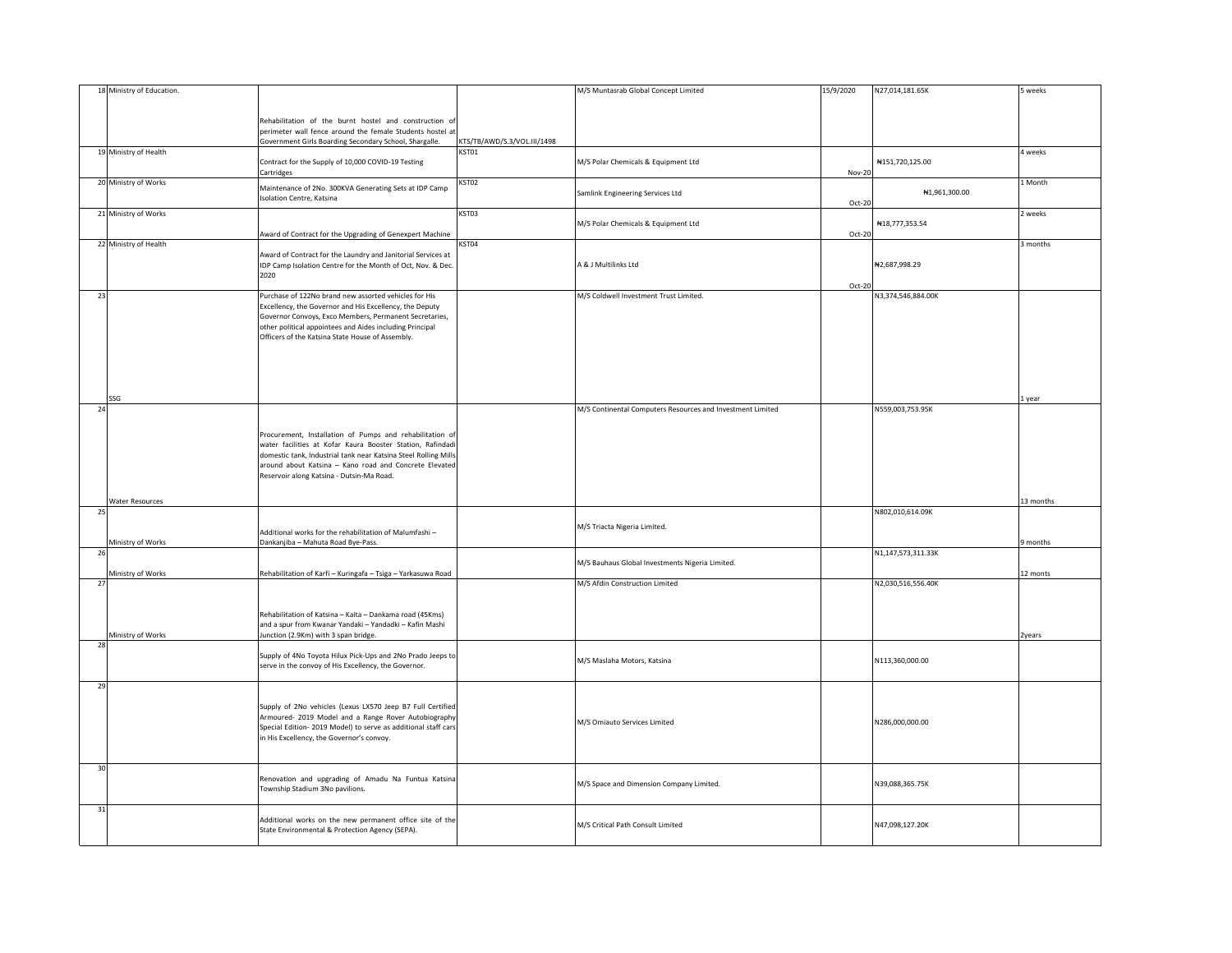| 32 | Construction of Sub-Station bus terminus for the Katsina<br>State Transport Authority at Malumfashi.                                                                                                          | M/S Muntasrab Global Concept Limited                 | N70,672,676.03K  |  |
|----|---------------------------------------------------------------------------------------------------------------------------------------------------------------------------------------------------------------|------------------------------------------------------|------------------|--|
| 33 | Repairs of 3No generating sets at General Muhammadu<br>Buhari House, Katsina.                                                                                                                                 | M/S Seamface Global Solutions.                       | N29,529,885.00K  |  |
| 34 | Supply of 1No Prado VX Jeep (2014 Model) for use by the<br>Chief of Staff, General Muhammadu Buhari House, Katsina.                                                                                           | M/S Wellstone Projects Limited                       | N26,800,000.00K  |  |
| 35 | Remodelling and renovation of the 10No newly established<br>Departments and 1No Ministry.                                                                                                                     | M/S Muntasrab Global Concept Limited                 | N209,455,161.76K |  |
| 36 | Furnishing and equipping of 10No newly established<br>Departments and 1No Ministry.                                                                                                                           | M/S Khajid Integrated Services Limited               | N131,849,180.00K |  |
| 37 | Supply of 9No vehicles (Hyundai Elantra 2.0 Elite model) to<br>serve as official vehicles for 8No Permanent Secretaries and<br>the State Executive Director, Pilgrims Welfare Board.                          | M/S A. A. S. Muntunchi Motor Katsina Nigeria Limited | N139,194,000.00K |  |
| 38 | Supply 4No Toyota Land Cruiser J79 double cabin to facilitate<br>the smooth conduct of the ongoing Military operation in the<br>frontline Local Government Area of the State.                                 | M/S Marmara Ventures, Katsina                        | N112,400,000.00K |  |
| 39 | Construction of emergency drainage for the control of flood<br>and erosion opposite Katsina Motel, GRA Katsina in Katsina<br>metropolis.                                                                      | M/S Hadumar Integrated Services Limited.             | N33,221,155.00K  |  |
| 40 | Renovation of the burnt female Students hostel at the<br>School of Health Technology, Kankia                                                                                                                  | M/S ASG General Merchant Company                     | N28,597,940.00K  |  |
| 41 | Construction of Mosque, ablution area and toilets at<br>Muhammadu Dikko Stadium, Katsina.                                                                                                                     | M/S Muntasrab Global Concept Limited                 | N28,664,346.58K  |  |
| 42 | Janitorial and Outdoor Cleaning Services at Muhammadu<br>Dikko Ultra-modern Stadium Complex, Katsina                                                                                                          | M/S Immaculate Facility Managers Limited             | N33,143,000.00K  |  |
| 43 | Supply of the 1No Toyota Hilux and 1No Toyota Coaster Bus<br>(35 seater)                                                                                                                                      | M/S Maslaha Multi Dynamic Concept Limited            | N59,000,000.00K  |  |
| 44 | Rehabilitation of the burnt hostel and construction of<br>perimeter wall fence around the female Students hostel at<br>Government Girls Boarding Secondary School, Shargalle.                                 | M/S Muntasrab Global Concept Limited                 | N27,014,181.65K  |  |
| 45 | Rehabilitation of deplorable existing structures and<br>construction of perimeter wall fence, drainage, 4No block of<br>pit toilets and laterite filling at Jabiri Primary School (Mai<br>Gamji Ward), Funtua | M/S Murai Services Limited                           | N78,148,025.00K  |  |
| 46 | Construction of 3No Women Vocational Skills Acquisition<br>Centres at Kusada, Batagarawa and Kankara Local<br><b>Government Areas</b>                                                                         | M/S Idris Blocks And Construction Company            | N37,118,595.00K  |  |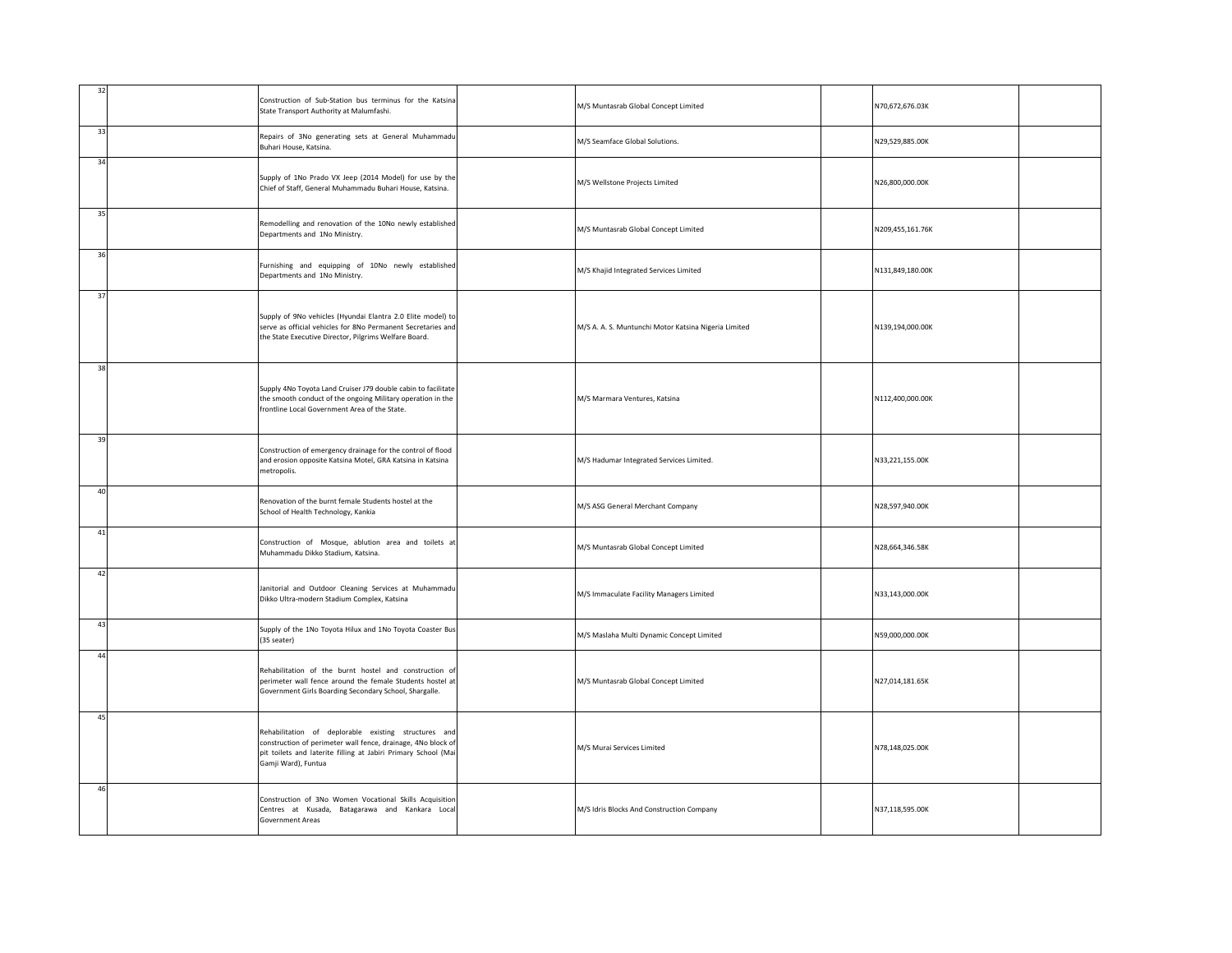| $\overline{4}$ | Rehabilitation of the affected structures in the 4No Schools;<br>Government Day Secondary School Kaita, Sir Emeka Offor<br>Day Secondary School, Kambarawa, Hassu Iro Anko Girls Day<br>Secondary School, Katsina and Dikko College, Katsina. | M/S Ayfir Construction Company Nigeria Limited             | N65,950,350.40K                                                       |  |
|----------------|-----------------------------------------------------------------------------------------------------------------------------------------------------------------------------------------------------------------------------------------------|------------------------------------------------------------|-----------------------------------------------------------------------|--|
| 48             | Rehabilitation of storm damage at Government Girls Day<br>Secondary School Kofar Arewa, Mani, Phase 1                                                                                                                                         | M/S A. S. G. General Merchants Company                     | N37,990,958.75K                                                       |  |
| 49             | Upward review of the contract for the procurement,<br>installation of $1^{st}$ and $2^{nd}$ 1No $2^{nd}$ MT 2100 KVA generating<br>sets and Construction of the generators rooms at Ajiwa<br>water treatment plant.                           | M/S Continental Computers Resources and Investment Limited | From N283,596,720.73K to<br>N353,432,716.95K per each generating set. |  |
| 50             | Procurement and installation of 1No 800KVA Basic Perkin<br>Electric Generating set at Kofar Kaura Booster Station,<br>Katsina.                                                                                                                | M/S Continental Computers Resources and Investment Limited | N68,403,103.56K                                                       |  |
| 51             | Repairs of 2No 1250KVA generating sets for the Funtua<br>Water Works.                                                                                                                                                                         | M/S Masu Gaskiya Global Ventures                           | N29,348,800.00K                                                       |  |
| 52             | Ratification of upward review of the contract for the<br>rehabilitation of Dabai - Kahutu - Sundu Road.                                                                                                                                       | M/S Priscath Construction Nigeria Limited                  | From N794,454,341.47K to<br>N956,723,853.17K (N162,269,511.07K)       |  |
| 53             | Asphalt Overlay of Funtua Motor Park and Market.                                                                                                                                                                                              | M/S Afdin Construction Limited                             | N198,607,426.50K                                                      |  |
| 54             | Consultancy for the rehabilitation of Malunfashi Dankajiba -<br>Mahuta road bye-pass.                                                                                                                                                         | M/S Husnah Engineering Limited.                            | N28,070,371.49K                                                       |  |
| 55             | Additional works for the renovation and upgrading of Katsina<br>House situated at No 80 Ralph Shodeinde Street, Central<br>Business District, Abuja.                                                                                          | M/S Zamani Global Enterprises Nigeria Limited.             | N84,036,403.28K                                                       |  |
| 56             | Janitorial Cleaning, Refuse Collection/ Disposals Fumigation<br>and Pest Control Services of the State Secretariat Complex.                                                                                                                   | M/S Aminchi Klin Services And General Enterprises Katsina  | N23,357,775.00K                                                       |  |
| 57             | Consultancy Services for the rehabilitation of Karfi-<br>Kuringafa - Tsiga - Yarkasuwa Road                                                                                                                                                   | M/S Holistic Engineering Solutions Limited                 | N45,902,932.45K                                                       |  |
| 58             | Contract for the face lifting/full automation and execution of<br>general works at Katsina State's Government Lodge,<br>Asokoro, Abuja.                                                                                                       | M/S Swiftcode Technologies Limited                         | N56,860,448.00K                                                       |  |
| 59             | Construction of wall fence, toilets and bath rooms at the<br>Katsina State Agricultural Show Ground at Kafin Soli in<br>Kankia Local Government Area.                                                                                         | M/S Saltine Engineering Services Limited.                  | N25,901,685.70K                                                       |  |
| 60             | Rehabilitation/upgrading of FASCOKT store and Farm Service<br>Centre, Musawa.                                                                                                                                                                 | M/S Network Facility Management Services Limited.          | N40,333,426.75K                                                       |  |
| 61             | Rehabilitation of damaged structures at 10No Secondary<br>School in Daura Senatorial Zone.                                                                                                                                                    | M/S Muntasrab Global Concept Limited.                      | N37,994,891.53K                                                       |  |
| 62             | Procurement of water treatment chemicals (Alum Sulphate,<br>HTH Orlin & Liquid Chlorine) for the Katsina State Water<br>Board's 10No water treatment plants for the 2 <sup>nd</sup> quarter<br>(April - June), 2020.                          | M/S Reliant Overseas Limited.                              | N369,934,451.00K                                                      |  |